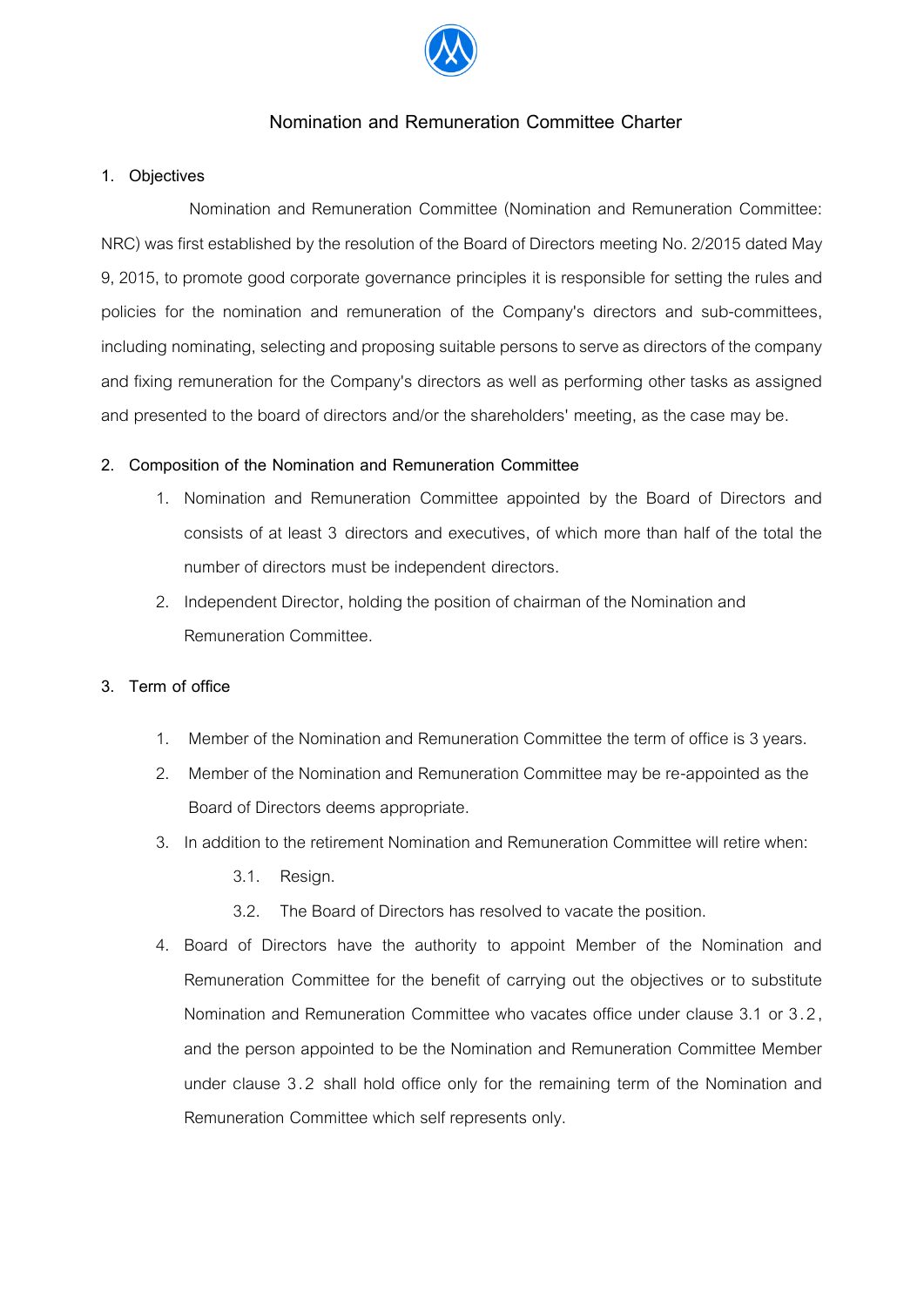

### **4. Scope of duties and responsibilities**

Nomination and Remuneration Committee perform duties as assigned by the Board of Directors the scope of powers, duties, and responsibilities are as follows:

## **4.1. Nomination**

- 1. Determine the criteria and policy for the nomination of the Company's directors and sub-committees by considering the suitability of the number, structure and composition of the committee Director's qualifications to propose to the Board of Directors and/or propose for approval to the shareholders' meeting, as the case maybe.
- 2. Consider the nomination, selection, and nomination of suitable persons for the position of director of the company.
- 3. To perform any other tasks related to recruiting as assigned by the Board of Directors.
- 4. Evaluate the performance of the top management of the company to propose to the Board of Directors' meeting for consideration and approval

### **4.2. Remuneration**

- 1. Prepare rules and policies for determining the remuneration of the Board of Directorsand sub-committees to propose to the Board of Directors and/or propose for approval to the shareholders' meeting, as the case may be.
- 2. Determine necessary and appropriate remuneration, both monetary and nonmonetary of the Board of Directors individually by determining the remuneration to consider the appropriateness of the duties and responsibilities, performance and comparison with companies in similar businesses and expected benefits from directors to propose to the Board of Directors for consideration and to propose to the shareholders' meeting for approval.
- 3. Responsible for the board of directors and has a duty to give explanations answer questions and remuneration of the directors of the company at the shareholders' meeting.
- 4. Policy report Principle/rationale for the determination of remuneration for directors and executives according to the regulations of the Stock Exchange of Thailand will be disclosed in the annual registration statement (56-1) and the Company's annual report.